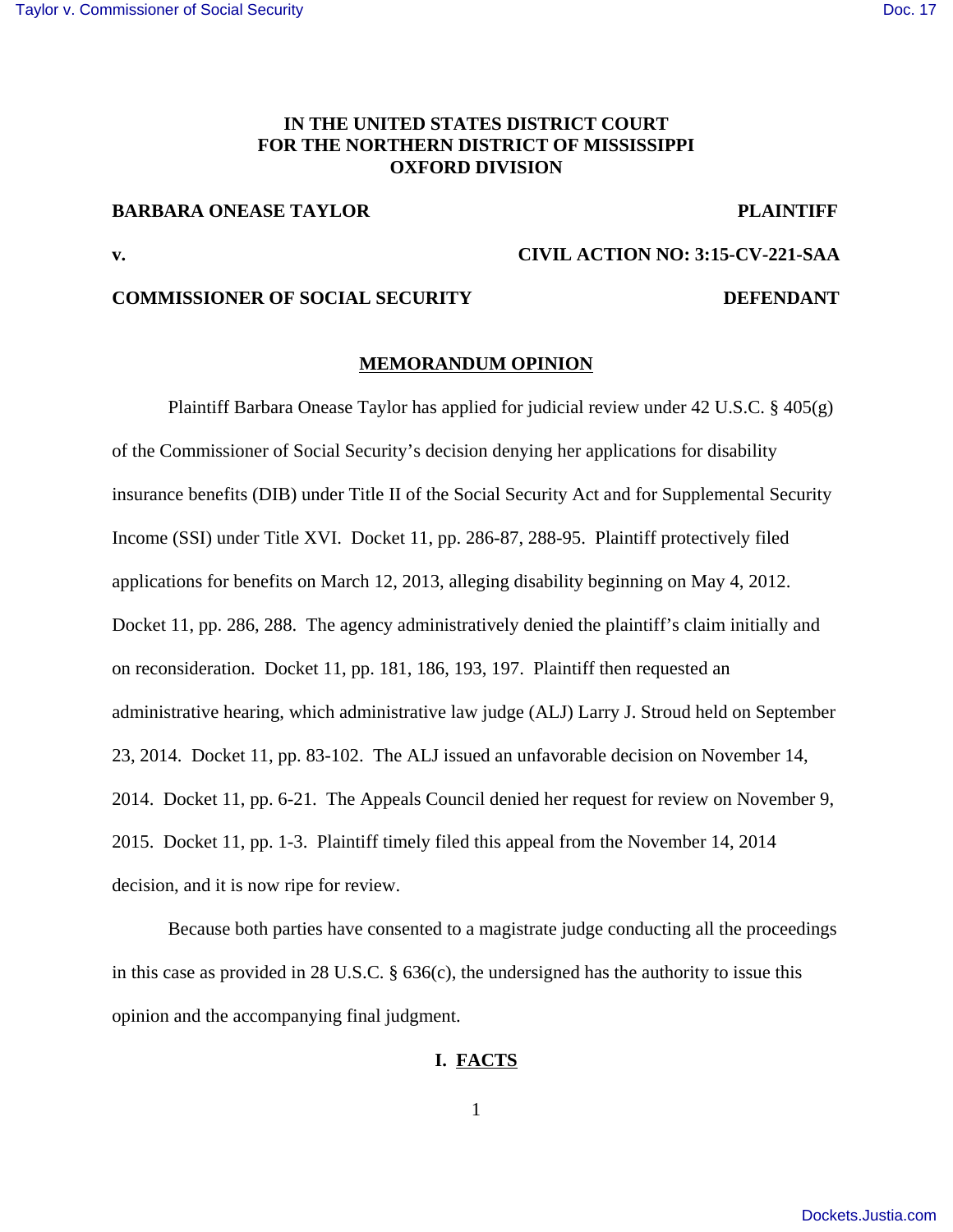Plaintiff was born May 5, 1966, and was 48 years old at the time of the September 23, 2014 ALJ hearing. Docket 11, pp. 286, 86. She has a  $10<sup>th</sup>$  grade education and past relevant work as a sampler – light exertional level – unskilled. Docket 11, pp. 86, 99. Plaintiff contends that she became disabled before her application for disability as a result of back pain, high blood pressure, diabetes with neuropathy and kidney problems. Docket 11, p. 149. After the September 23, 2014 hearing, the ALJ determined that plaintiff suffered from "severe" impairments of "degenerative disc disease of the lumbar spine, degenerative disc disease of the cervical spine, and obesity" [Docket 11, p. 11], but that her impairments did not meet or equal a listed impairment in 20 C.F.R. § 404, Subpart P, App. 1 (20 C.F.R. 404.1520(d), 404.1525, 404.1526, 416.920(d), 416.925 and 416.926). Docket 11, p. 13. The ALJ determined that plaintiff retained "the Residual Functional Capacity [RFC] to: perform light work as defined in 20 C.F.R. 404.1567(b) and 416.967(b) except she can only occasionally climb, stoop, crouch, crawl and kneel." Docket 11, p. 13. At steps four and five the ALJ rejected plaintiff's claims of disability, concluding that she is capable of performing past relevant work as a sampler [Docket 11, p. 15], and that there are other jobs which exist in significant numbers in the national economy which she can perform. Docket 11, p. 16. Consequently, he found plaintiff was not disabled.

Plaintiff argues the ALJ erred when deciding that she was not disabled under the Social Security Act by (i) finding that the plaintiff's diabetes was not a severe impairment; and (ii) substituting his judgment for that of objective medical evidence.

# **II. EVALUATION PROCESS**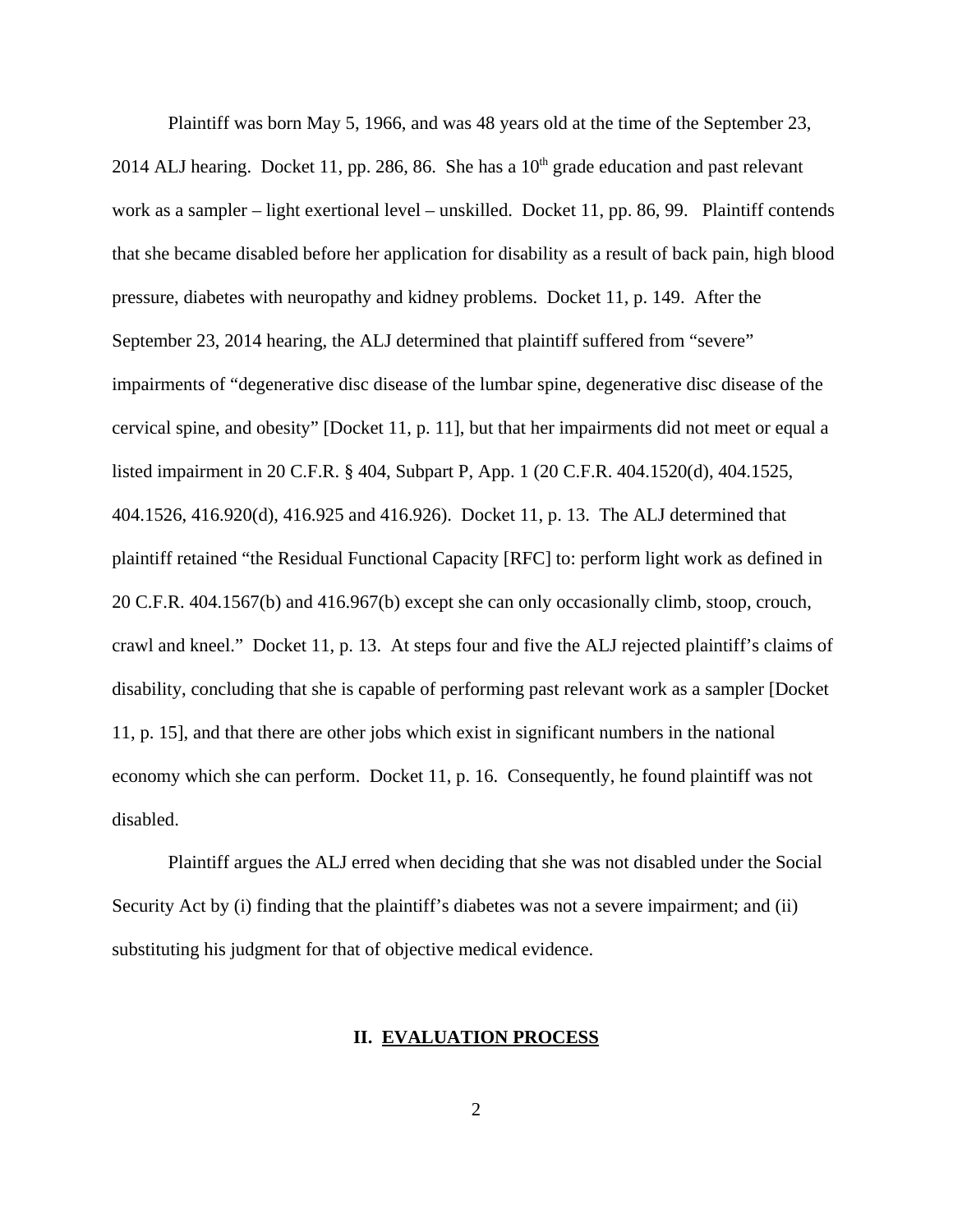In determining disability, the Commissioner, through the ALJ, works through a five-step sequential evaluation process.<sup>1</sup> The burden to prove disability rests upon plaintiff through the first four steps of the process, and if plaintiff is successful in sustaining her burden at each of the first four levels, the burden then shifts to the Commissioner at step five. $2$  First, the plaintiff must prove she is not currently engaged in substantial gainful activity.<sup>3</sup> Second, the plaintiff must prove her impairment(s) are "severe" in that they "significantly limit [her] physical or mental ability to do basic work activities. . ."<sup>4</sup> At step three the ALJ must conclude that the plaintiff is disabled if she proves that her impairments meet or are medically equivalent to one of the impairments listed at 20 C.F.R. Part 404, Subpart P, App. 1.  $\S$ § 1.00-114.09 (2010).<sup>5</sup> If the plaintiff does not meet this burden, at step four she must prove she is incapable of meeting the physical and mental demands of her past relevant work.<sup>6</sup> At step five, the burden shifts to the Commissioner to prove that, considering plaintiff's residual functional capacity, age, education and past work experience, she is capable of performing other work.<sup>7</sup> If the Commissioner proves other work exists which plaintiff can perform, plaintiff is then given the chance to prove that she

1 20 C.F.R. § 404.1520; 416.920 (2010)

<sup>2</sup> See Crowley v. Apfel, 197 F.3d 194, 198 (5<sup>th</sup> Cir. 1999).

3 20 C.F.R. § 404.1520(b); 416.920(b) (2010).

 $420$  C.F.R. § 404.1520(c); 416.920(c).

 $5$  20 C.F.R. § 416.920(d) (2010). If a claimant's impairment meets certain criteria, that claimant's impairments are "severe enough to prevent a person from doing any gainful activity." 20 C.F.R. § 416.925 (2003).

 $6$  20 C.F.R. § 416.920(e) (2010).

 $7$  20 C.F.R. § 416.920(g) (2010).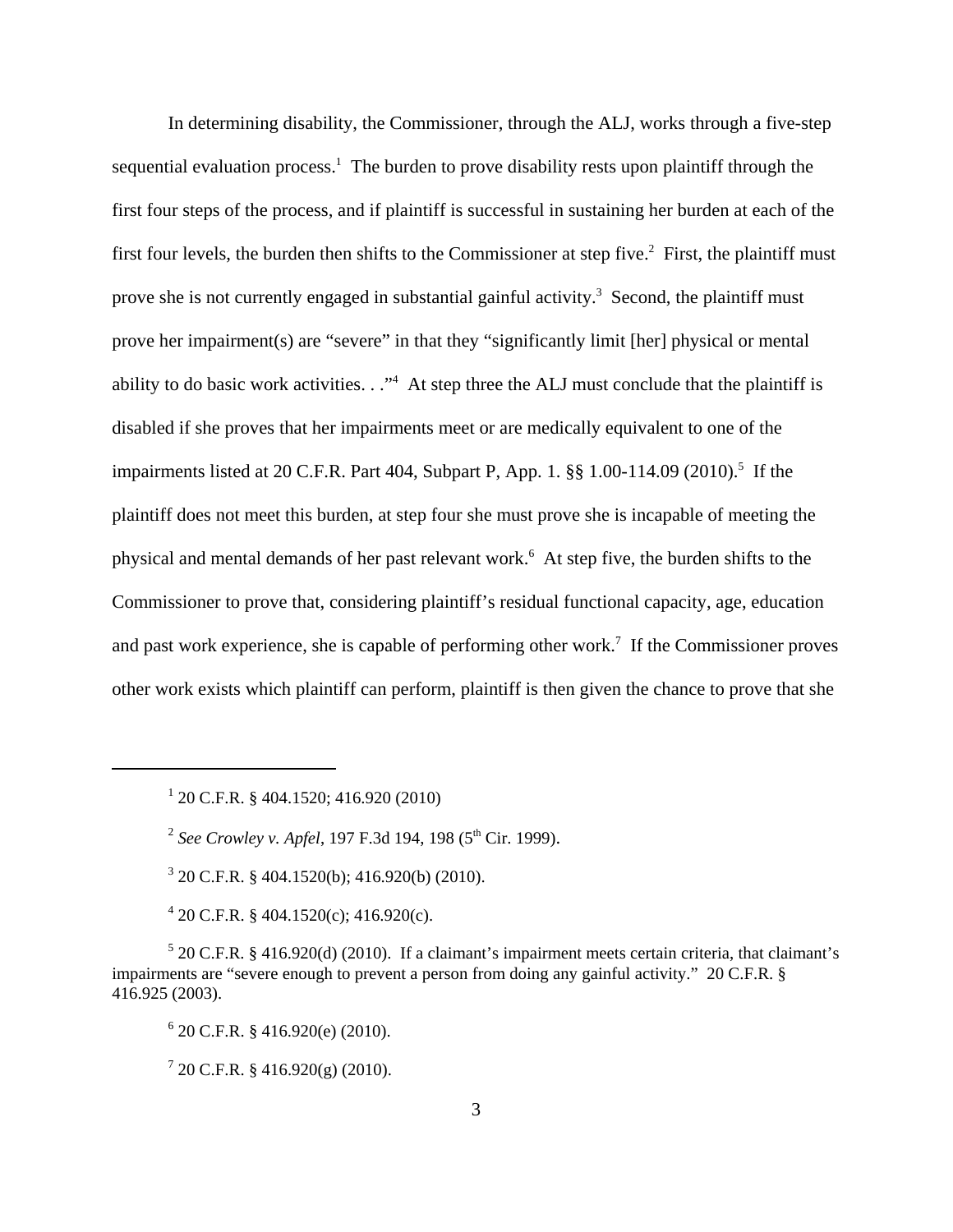cannot, in fact, perform that work.<sup>8</sup>

#### **III. STANDARD OF REVIEW**

The court's scope of review is limited. On appeal the court must consider whether the Commissioner's final decision is supported by substantial evidence and whether the correct legal standards were applied. *Crowley*, 197 F.3d at 196, citing *Austin v. Shalala*, 994 F.2d 1170 (5th Cir. 1993); *Villa v. Sullivan*, 895 F.2d 1019, 1021 (5<sup>th</sup> Cir. 1990). In making that determination, the court has the responsibility to scrutinize the entire record. *Ransom v. Heckler*, 715 F.2d 989, 992 ( $5<sup>th</sup>$  Cir. 1983). The court has limited power of review and may not reweigh the evidence or substitute its judgment for that of the Commissioner,<sup>9</sup> even if it finds the evidence leans against the Commissioner's decision.<sup>10</sup>

The Fifth Circuit has held that substantial evidence is "more than a scintilla, less than a preponderance, and is such relevant evidence as a reasonable mind might accept as adequate to support a conclusion." *Crowley*, 197 F.3d at 197 (citation omitted). Conflicts in the evidence are for the Commissioner to decide, and if there is substantial evidence to support the decision, it must be affirmed even if there is evidence on the other side. *Selders v. Sullivan*, 914 F.2d 614,  $617$  ( $5<sup>th</sup>$  Cir. 1990). The court's inquiry is whether the record, as a whole, provides sufficient evidence that would allow a reasonable mind to accept the ALJ's conclusions. *See Richardson v. Perales*, 402 U.S. 389, 401 (1971); *see also Crowley*, 197 F.3d at 197. "If supported by substantial evidence, the decision of the [Commissioner] is conclusive and must be affirmed."

<sup>&</sup>lt;sup>8</sup> See Muse v. Sullivan, 925 F.2d 785, 789 (5<sup>th</sup> Cir. 1991).

<sup>&</sup>lt;sup>9</sup> Hollis v. Bowen, 837 F.2d 1378, 1383 (5<sup>th</sup> Cir. 1988).

<sup>&</sup>lt;sup>10</sup> See Bowling v. Shalala, 36 F.3d 431, 434 (5<sup>th</sup> Cir. 1994); *see also Harrell v. Bowen*, 862 F.2d 471, 475 (5<sup>th</sup> Cir. 1998).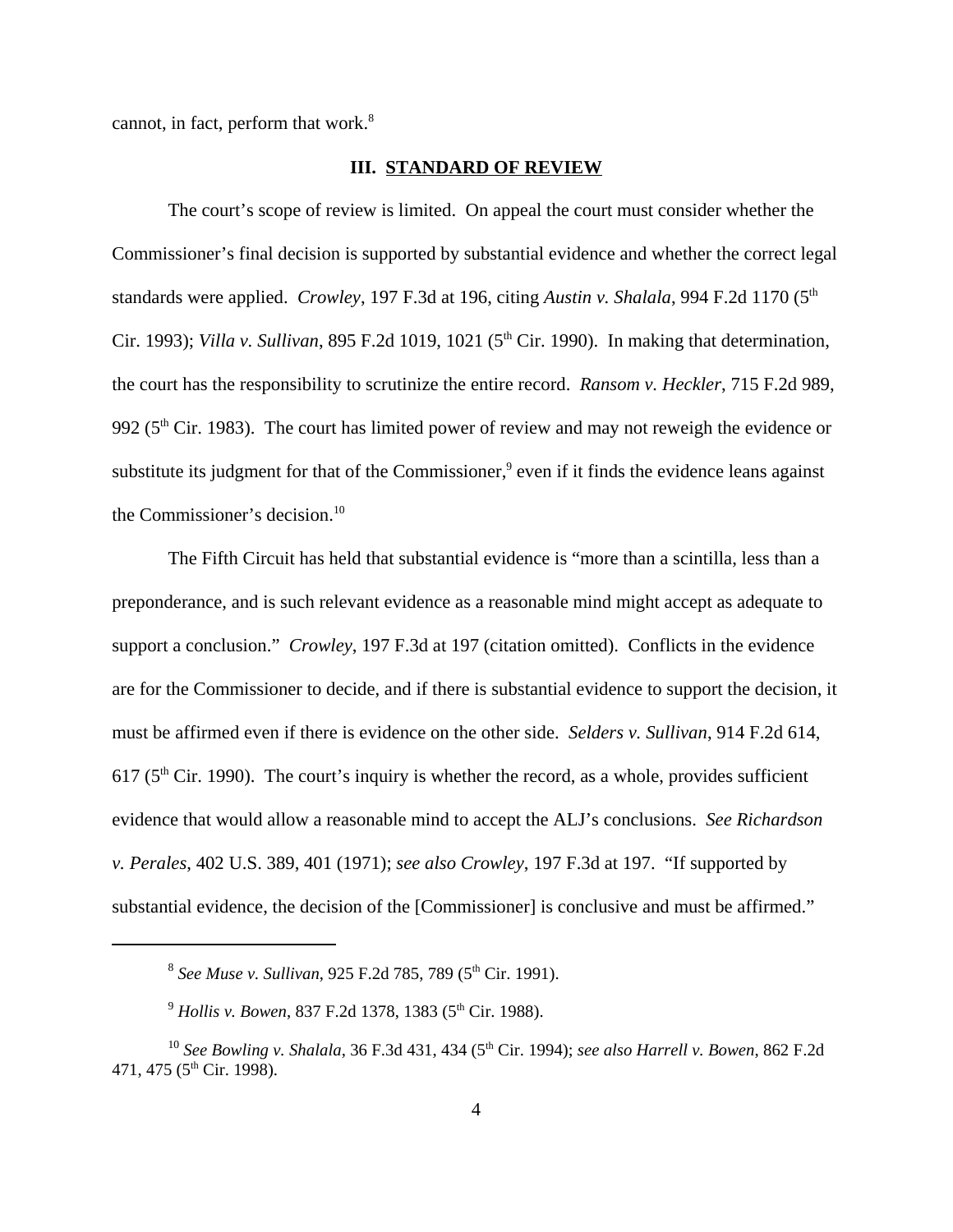*Paul v. Shalala*, 29 F.3d 208, 210 (5<sup>th</sup> Cir. 1994), citing *Richardson*, 402 U.S. at 390.

#### **IV. DISCUSSION**

# **A. Did the ALJ Err in Finding That the Plaintiff's Diabetes Was a Non-Severe Impairment?**

Plaintiff argues that the ALJ violated the provisions of *Stone v. Heckler*, 752 F.2d 1099  $(5<sup>th</sup> Cir. 1985)$  by finding plaintiff's diabetes to be a non-severe impairment. Docket 15, p. 5. The Commissioner responds that the ALJ thoroughly analyzed and articulated his findings at step two, including a specific reference to *Stone*, and correctly weighed the medical evidence regarding diabetes. Docket 16, p. 5. Even if the court determined plaintiff's diabetes to be "severe," says the Commissioner, plaintiff's case should not be remanded on this basis absent a showing that the error was not harmless, *i.e.*, that the physical symptoms of diabetes resulted in any work-related functional limitations. *Id*, p. 7.

Step two in the sequential analysis requires an ALJ to determine whether a claimant has a medically determinable impairment, or a combination of impairments, that can be described as "severe." 20 C.F.R. §§ 404.1520(c), 416.920(c). The Fifth Circuit uses a particular standard to determine whether a claimant's impairment is severe:

An impairment or combination of impairments is "severe" within the meaning of the regulations if it significantly limits an individual's ability to perform basic work activities. An impairment is not severe only if it is slight abnormality having such minimal effect on the individual that it would not be expected to interfere with the individual's ability to work, irrespective of age, education or work experience.

*Stone v. Heckler*, 752 F.2d 1099, 1101 (5<sup>th</sup> Cir. 1985); *see also Loza v. Apfel*, 219 F.3d 378, 390-

91 ( $5<sup>th</sup>$  Cir. 2000) (reaffirming this standard following federal regulatory revisions).

Having reviewed the record, the court concludes that the ALJ properly evaluated the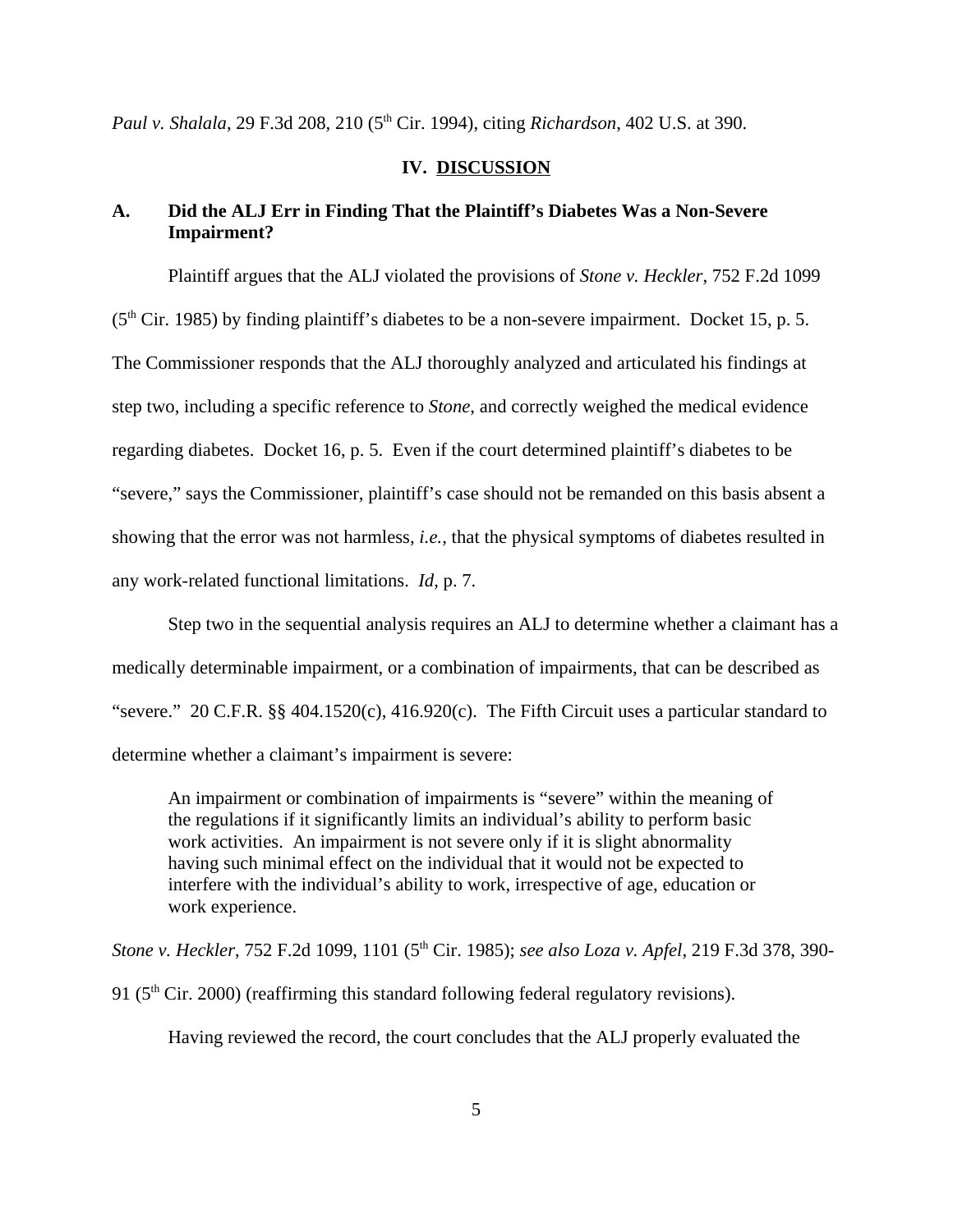severity of plaintiff's diabetes. The ALJ specifically cited *Stone* and the proper severity standard. Docket 11, p. 13. He observed that Dr. Justin Brewer, who performed a consultative examination on April 27, 2013, opined that plaintiff's diabetes had not left her with any real functional disability. Docket 11, pp. 13, 412-416. The ALJ also noted that even though records from the Sumner Clinic showed some occasional extremity tingling, the majority of the clinic records reference plaintiff's diabetes as "uncomplicated."<sup>11</sup> Accordingly, substantial evidence supports the ALJ's conclusion that plaintiff's diabetes is a slight abnormality that has such minimal effect that it would not be expected to interfere with her ability to work, irrespective of age, education or work experience.

# **B. Did the ALJ Err By Substituting His Judgment For That Of Objective Medical Evidence?**

In her second argument, plaintiff asserts the ALJ failed to consider all the record evidence and "cherry picked" evidence by making no reference to a June 16, 2010 MRI that showed a C4-5 central disk bulge causing mild mass effect on the anterior aspect of the cord, both neural foramen bilaterally, and osteoarthritis and degenerative disk disease, as well as hemangioma at the C5 level. Docket 15, pp. 6-7. The Commissioner responds that (1) because the June 16, 2010 MRI relates to a time period addressed by plaintiff's prior disability application which was denied and not appealed, the ALJ properly excluded the MRI from consideration; and (2) there was ample medical evidence to support the RFC given by the ALJ in the current case.

As an initial matter, the court disagrees with the Commissioner's argument that *res*

<sup>&</sup>lt;sup>11</sup> Docket 11, pp. 13, 381, 384, 393, 420, 423, 427, 434, 439, 457, 463, 470, 475, 486, 494, 497, 506, 521, 529, 535, 542, 547, 555, 558, 569, 578.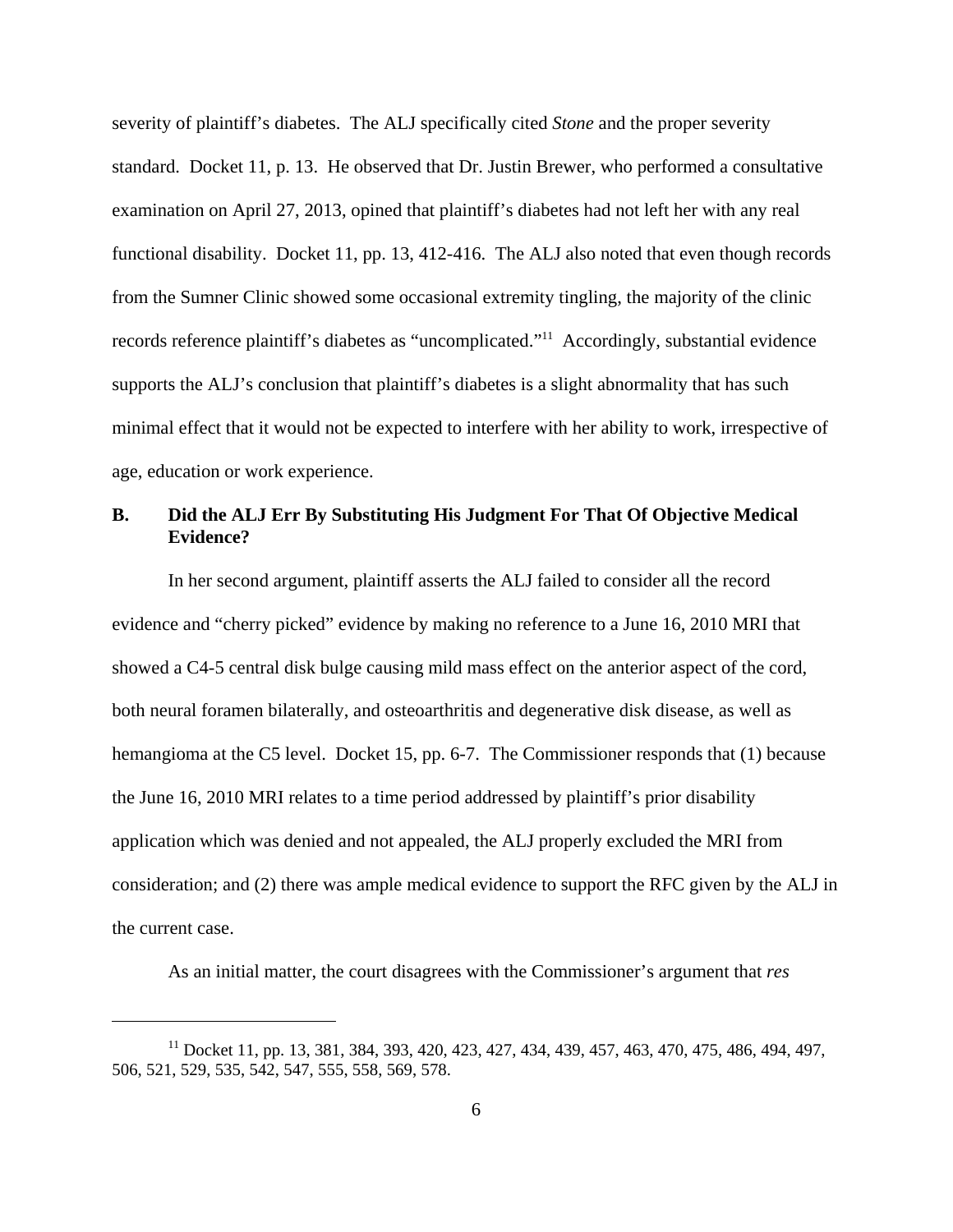*judicata* applies to the June 16, 2010 MRI which was considered by an ALJ in a prior application for benefits. First, plaintiff's prior application for benefits considered a different time period, and the adjudicated period for the current application did not overlap with her previous application. *See Rucker v. Chater*, 92 F.3d 492, 496 (7<sup>th</sup> Cir. 1996) (rejecting the argument that the "first ALJ's findings established" claimant's "maximum [RFC] – at that time and forever more" because the first "was a binding determination. . . for that time period. It has no effect, however, on an application . . . for a subsequent time period."). Furthermore, according to Social Security's own rulings:

[I]f the subsequent claim involves deciding whether the claimant is disabled during a period that was not adjudicated in the final determination or decision on the prior claim, SSA considers the issue of disability with respect to the unadjudicated period to be a new issue that prevents the application of administrative *res judicata*. Thus, when adjudicating a subsequent disability claim involving an unadjudicated period, SSA considers the facts and issues *de novo* in determining disability with respect to the unadjudicated period.

*See* AR 98–4(6). Thus, under the case law and SSA rulings, the court finds that the ALJ was not precluded from reviewing and incorporating the June 16, 2010 MRI. The true issue here is whether the ALJ's not addressing and incorporating the MRI into his November 14, 2014 decision amounts to the application of an incorrect legal standard.

Conflicts in the evidence are for the Commissioner to decide; if there is substantial evidence to support the decision, it must be affirmed even if there is evidence on the other side. *Selders v. Sullivan*, 914 F.2d 614, 617 ( $5<sup>th</sup>$  Cir. 1990). The court finds that the ALJ's RFC was more than substantially justified. Throughout his decision, the ALJ acknowledged and thoroughly discussed plaintiff's well-documented history of back problems, including:

May 6, 2010 - x-ray of the cervical spine which showed mild cervical spondylosis, most prominent at C3-C4, with mild encroachment of the neural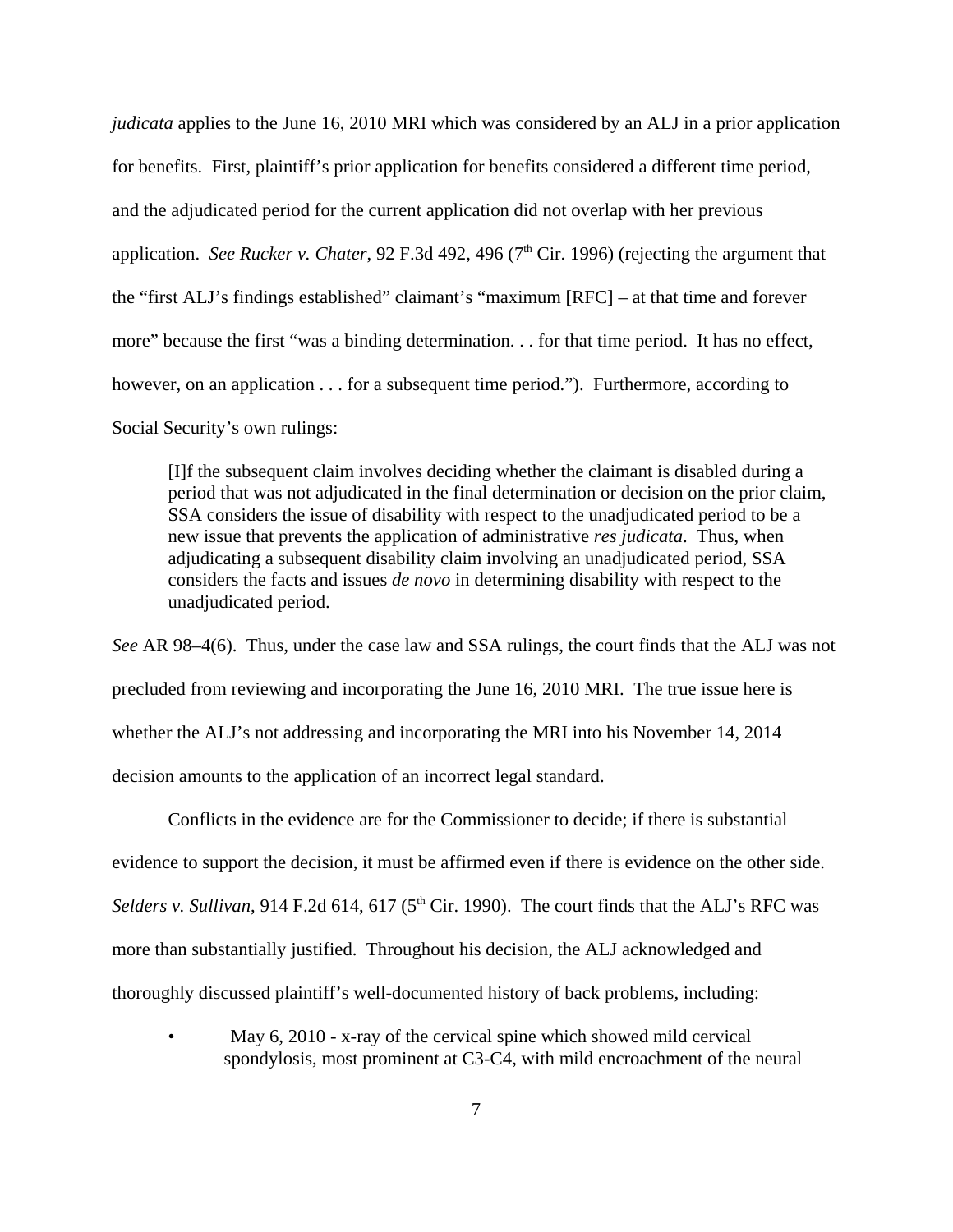foramina. Docket 11, p. 407.

- May 6, 2010 x-ray of the thoracic spine which showed mild degenerative arthritis and osteoporosis. Docket 11, p. 408.
- August 2, 2010 treatment at North Central Mississippi Neurological Surgery Clinic – diagnosis of lumbar and cervical spondylosis with prescription for Tramadol and Flexeril - recommendation of outpatient physical therapy. Docket 11, p. 445.
- May 16, 2011 treatment at Greenwood Leflore Hospital for moderate lumbar spasm, antalgic gait, paraspinal lumbar tenderness, and pain with lumbar range of motion - diagnosis of lumbar and cervical spondylosis - prescription for Lortab. Docket 11, 447-48.
- $2012$  Eight office visits throughout the year at Sumner Clinic for back and neck pain - prescriptions given for Flexeril, Tramadol and Lortab - recommendations for massages and warm compresses. Docket 11, pp. 374-410.
- January 25, 2013 treatment at Sumner Clinic for muscle spasms prescription for Flexeril and Tramadol and a recommendation for massage and warm compresses. Docket 11, p. 381.
- April 27, 2013 consultative examination by Dr. Justin Brewer who found that plaintiff was in no apparent distress, was able to get on and off the exam table and up and out of the chair, had the ability to dress and undress without difficulty or assistance, ambulated without much difficulty, had a gait within normal limits, had full and unrestricted range of motion in all joints, was minimally tender to palpation, had a negative straight leg raising with sitting and supine, was able to lay [sic] straight back on the table without difficulty, could walk on her heels and toes, and had five out of five motor strength in all the proximal muscle groups. Docket 11, pp. 412-416.
- September 23, 2013 treatment at Sumner Clinic for tenderness and tightness in the right trapezius - prescription for Flexeril and Tramadol - recommendation of massage and warm compresses. Docket 11, pp. 468-471.
- January 14, 2014 treatment at Sumner Clinic for back pain, but no observed symptoms consistent with plaintiff's complaints. Docket 11, pp. 461-464.
- June 23, 2014 treatment at Sumner Clinic for back pain there were no musculoskeletal or neurological exam findings, but the nurse practitioner diagnosed plaintiff with lumbrosacral spondylosis without myelopathy and ordered plaintiff to take Tylenol as needed. Docket 11, pp. 455-458.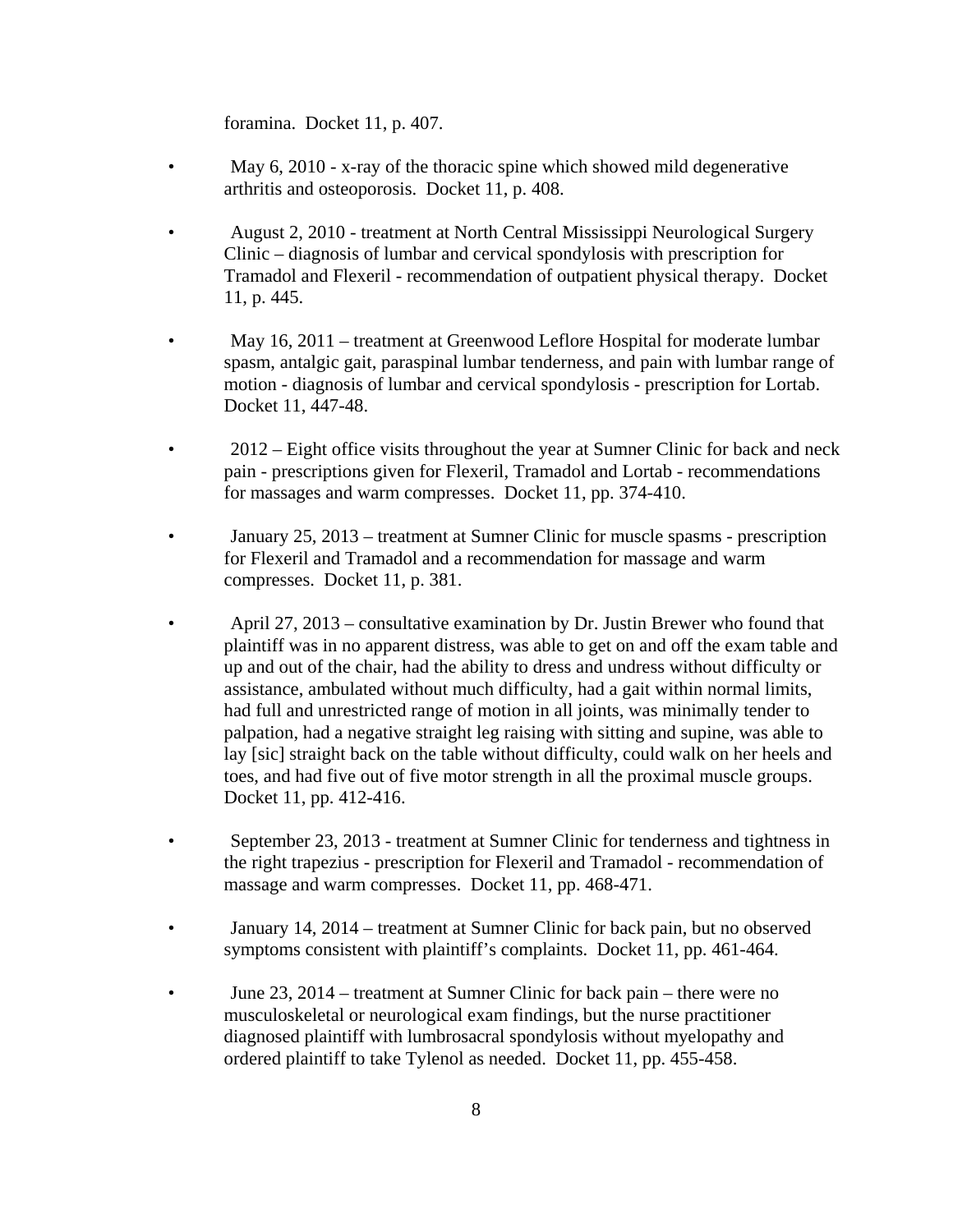Thus, this is not a case where the ALJ ignored or failed to acknowledge a plaintiff's claim of a physical impairment. The responsibility to determine the plaintiff's residual functional capacity belongs to the ALJ, *Ripley v. Chater*, 67 F.3d 552, 557 (5<sup>th</sup> Cir. 1995), and in making this determination he must consider all the evidence in the record, evaluate the medical opinions in light of other information contained in the record, and determine the plaintiff's ability despite her physical and mental limitations. *Martinez v. Chater*, 64 F.3d 172, 176 (5<sup>th</sup> Cir. 1995). However, the ALJ may not establish physical limitations or lack of them without medical proof to support that conclusion. *Patterson v. Astrue*, 2008 WL 5104746, \*4 (N.D. Miss. 2008), citing *Nguyen v. Chater*, 172 F.3d 31, 35 (1<sup>st</sup> Cir. 1999).

The court finds that the ALJ provided ample support for his finding that the plaintiff's lumbar and cervical degenerative disc disease are "severe," and that he fashioned his RFC to incorporate those limitations. Furthermore, that the ALJ did not specifically cite to each and every piece of medical evidence considered does not establish an actual failure to consider the evidence. *Castillo v. Barnhart*, 151 Fed.Appx. 334 (5<sup>th</sup> Cir. 2005), citing *Falco v. Shalala*, 27 F.3d 160, 163 ( $5<sup>th</sup>$  Cir. 1994) (rejecting as unnecessary rule requiring ALJ to specifically articulate evidence that supported decision and discuss evidence that was rejected). For these reasons, plaintiff's second argument is without merit.

## **V. CONCLUSION**

After diligent review, the court concludes that the ALJ's decision was supported by substantial evidence and applied the proper legal standards. The Commissioner's decision is affirmed, and the case is closed. A final judgment in accordance with this memorandum opinion will issue this day.